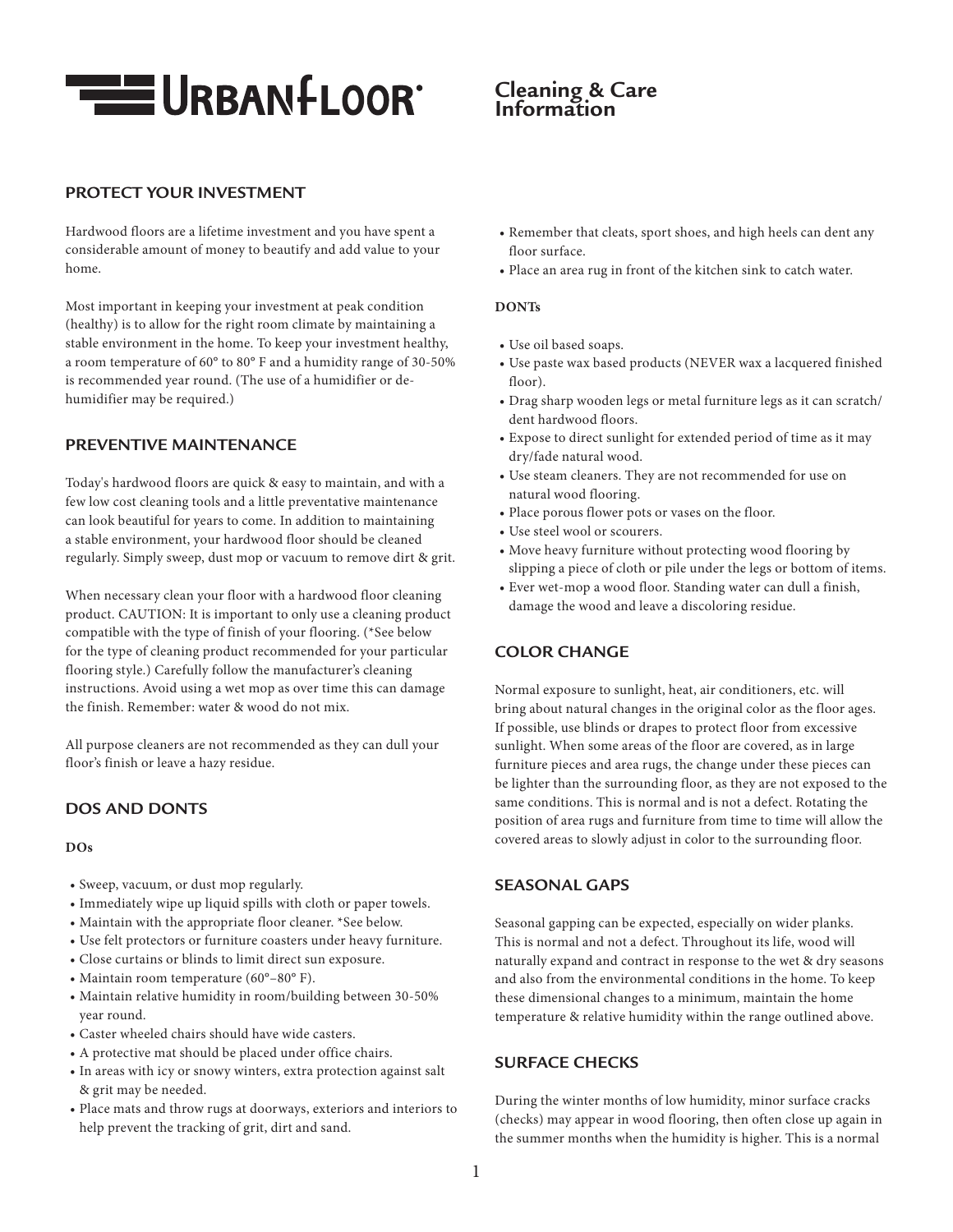characteristic of natural wood and not a basis of a complaint against the manufacturer, especially if there is no structural failure.

## **WIREBRUSH TEXTURED STYLES**

With a wirebrushed texture, the finish on some planks may contain minor snags and raised grains. This is normal for this style. For maintenance procedures on this style, we recommend a lintfree cotton cloth mop with no loops, rather than a micro-fiber applicator. Micro-fiber material contains very fine fibers that can catch and snag on a textured surface.

TIP: If you have a cleaning kit that includes a microfiber cleaning pad, wrap and cover the pad with a cotton material such as an old t-shirt.

To keep snags and raised grains to a minimum, maintain the relative humidity in the home to the recommended level of 30%-50% year-round and room temperature between 60°-80°F. A humidifier may be necessary to keep relative humidity within recommended levels.

### **URBAN LIFESTYLE PRESIDENTIAL SIGNATURE, MOUNTAIN COUNTRY, WELCOME HOME, ROYAL COURT**

The above collections are natural wood collections with a UV cured Polyurethane finish.

NEVER USE a wax or oil based cleaning product on a **polyurethane finish.**

\*Urbanfloor recommends Bona® cleaning products. Bona (also known as BonaKemi®) is widely regarded as the best cleaning solution available. Visit their website: www.mybonahome.com to find out more about their products.

Remember all purpose cleaners are not recommended as they can dull your floor's finish or leave a hazy residue.

## **VILLA CAPRISI, CHENE, TIMBERTOP - LIFESTYLE SERIES, SAVANNA, L'ARTISTE**

The above collections are a high quality engineered flooring with a water based, UV-lacquered, surface finish.

NEVER USE a wax or oil based cleaning product on a lacquer finish.

\*Urbanfloor recommends Bona® cleaning products. Bona (also known as BonaKemi®) is widely regarded as the best cleaning solution available. Visit their website: www.mybonahome.com to find out more about their products.

Remember all purpose cleaners are not recommended as they can dull your floor's finish or leave a hazy residue.

### **COMPOSER SYMPHONY – 11.5" WIDE, TIMBERTOP – CHEVRON SERIES**

The above collections are engineered, natural wood flooring with a UV oiled finish.

NEVER USE a cleaning product made for a Polyurethane or lacquered floor on an oil finish.

A UV oiled finish does not require any special treatment directly after installation, however, we recommend, in addition to regular maintenance, that the floor be treated with an oil REFRESHER product (e.g., from WOCA or Bona) every 3 to 6 months or whenever the floor needs revitalizing.

NOTE: Observe the cleaning product manufacturer's instructions prior to using their product on your floor.

Even pre-finished engineered flooring will naturally get worn over time; therefore regular maintenance is very important to protect and to preserve its surface.

Daily cleaning should be done with a vacuum cleaner (with felt pads fitted to avoid scratching), a static damp, lint free, cotton cloth mop or a smooth floor broom. Any sand or dirt should be immediately removed because they can cause scratches and damage the floor surface.

Whenever necessary, the floor surface can also be cleaned with a damp mop or a special spot remover/cleaner to remove stains, grease, shoe tracks etc. Cleaning products can be obtained from WOCA or Bona\*. Never use the traditional wax or steel wool on your floor. When mopping with a well-wrung damp, lint free, cotton cloth mop, ensure that the residual water evaporates from the floor within 1 minute. If it takes longer, then there is too much moisture on the applicator.

## **COMPOSER MAESTRO SERIES – 10.25" WIDE**

The Composer Maestro 10 1/4" wide is a natural wood engineered flooring with a hard wax oiled finish.

NEVER USE a cleaning product made for a Polyurethane or lacquered floor on an oil finish.

Our hard wax, oiled finish does not require any treatment directly after installation.

\*Urbanfloor recommends OSMO Cleaning & Care products. Visit their website: www.osmo.com to find out more about their products.

NOTE: Observe the maintenance product manufacturer's instructions prior to using their product on your floor. Depending on the rate of traffic on the floor, maintenance may have to be done more often in line with the traffic intensity.